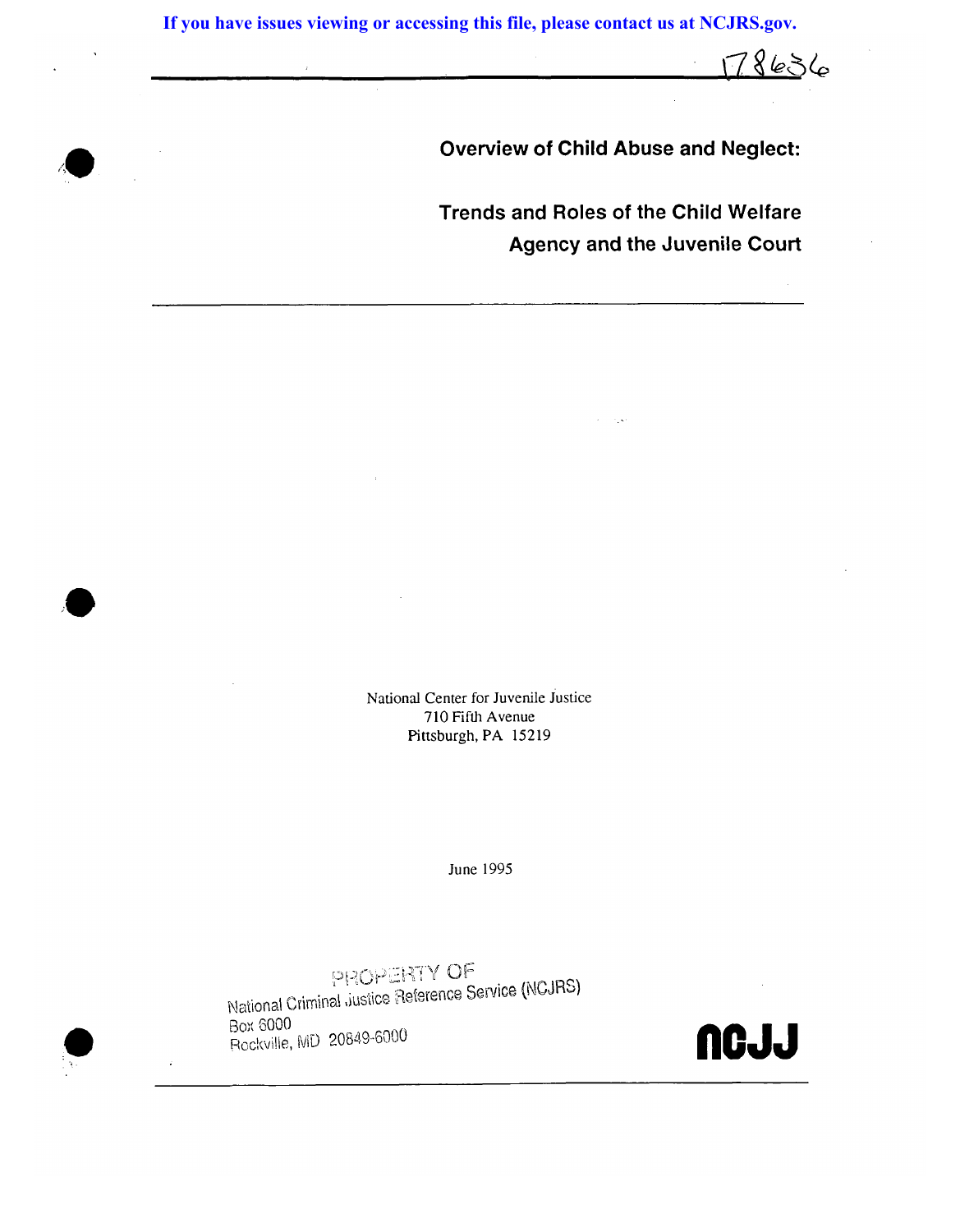**Overview of Child Abuse and Neglect:** 

**Trends and Roles of the Child Welfare Agency and the Juvenile Court** 

by

Patricia McFall Torbet Gregg Halemba Melissa Sickmund

(c) National Center for Juvenile Justice 710 Fifth Avenue Pittsburgh, PA 15219

#### June 1995

This document was supported by Grants No. 92-CT-CX-0001 and No. 95-CT-FX-0001 from the Office of Juvenile Justice and Delinquency Prevention, Office of Justice Programs, U.S. Department of Justice. Points of view or opinions in this document are those of the authors and do not necessarily represent the official position or policies of the U.S. Department of Justice.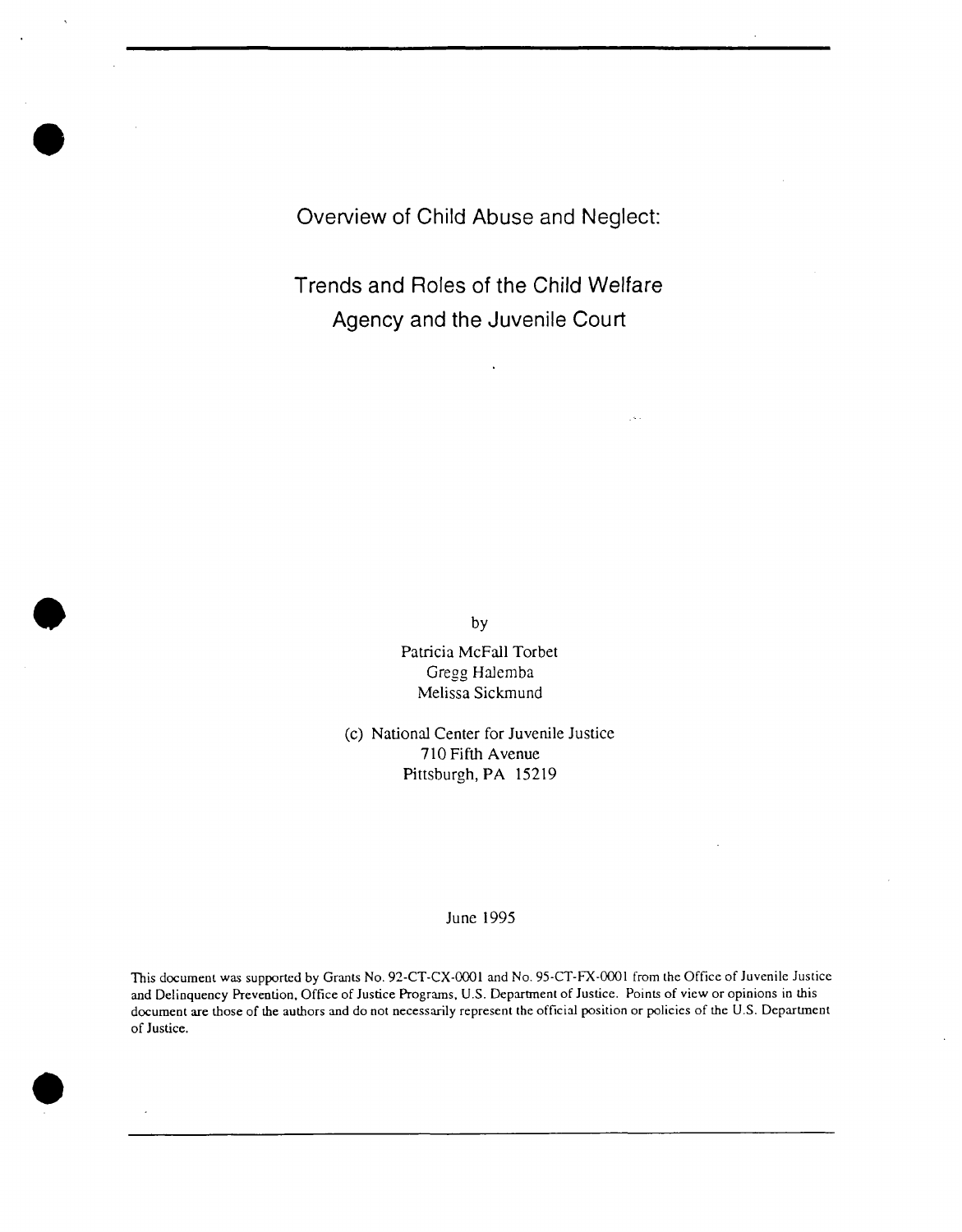# **Table of Contents**

| CHILD VICTIM AND MALTREATMENT: CHARACTERISTICS AND RECENT TRENDS2    |
|----------------------------------------------------------------------|
|                                                                      |
|                                                                      |
|                                                                      |
|                                                                      |
|                                                                      |
|                                                                      |
|                                                                      |
| MODEL LEGISLATION AND COURT PROTOCOLS TO IMPROVE OUTCOMES FOR ABUSED |
|                                                                      |
|                                                                      |
|                                                                      |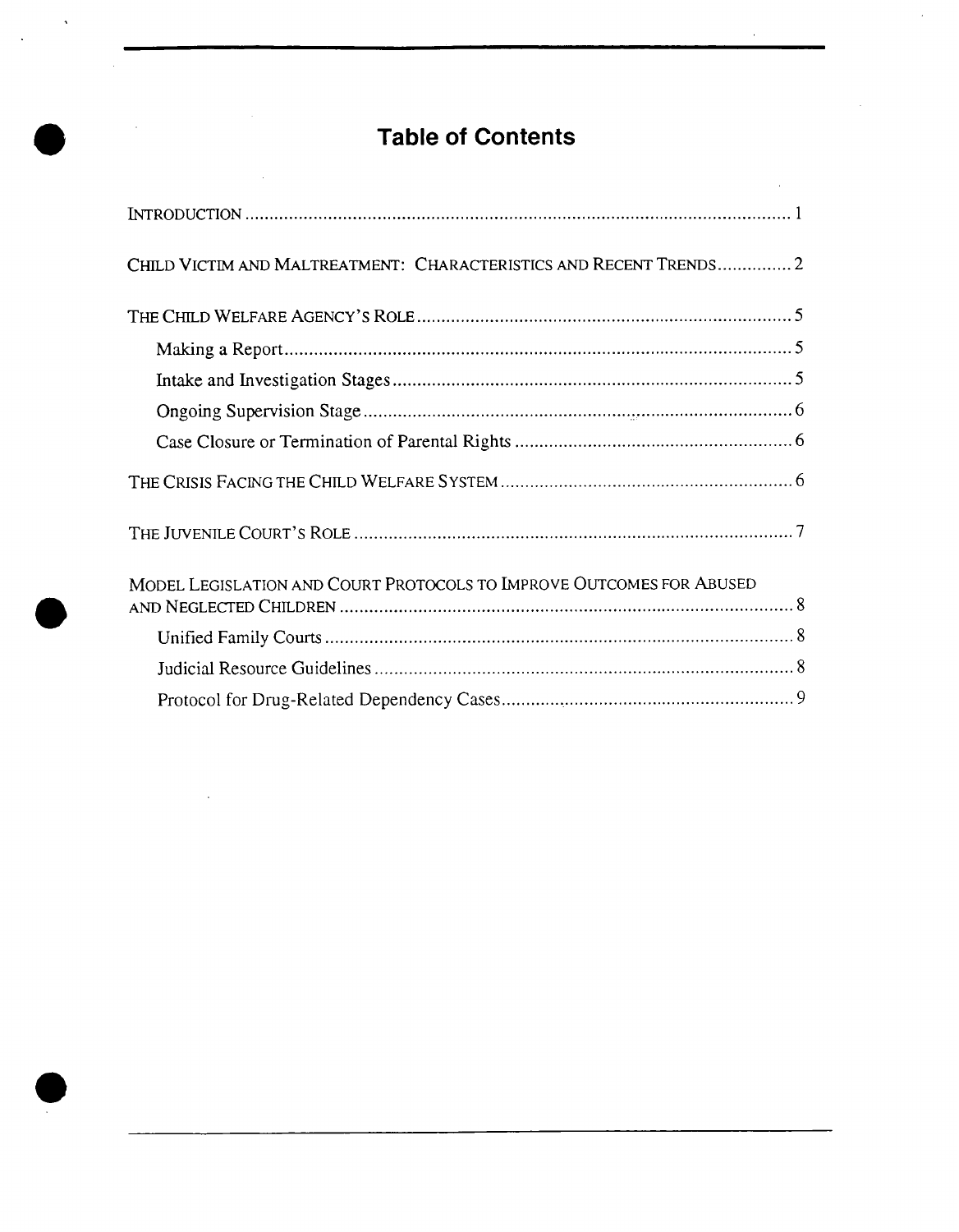#### **INTRODUCTION**

The child welfare system (comprised of the child welfare agency and the juvenile or family court, guardians for the child, and attorneys among others) was designed to protect children from abuse and neglect inflicted at the hands of one or both parents. The standard system response in these situations has often been to remove children from their families and place them in foster care. The impact of this policy on the lives of many children has reached crisis proportions. Estimates of the number of children in substitute care vary and have fluctuated quite a bit over the past twenty-five years. However, it would not be unrealistic to estimate that nearly half a million children are in substitute care in 1995. What's more, most children in foster care experience multiple placements over a course of several years in the system.

During the past twenty years, the child welfare system has attempted to shift the focus away from removing children from abusive situations toward preserving families by addressing the abuse in the home. These actions have been based on beliefs that: children belong with their family of origin and that families are the best unit of socialization, moving a child from one foster home to another seriously impairs that child's emotional development, and removal does not automatically equate to safety for the child.

The movement to preserve families crystallized in 1974 with the establishment of Title XX of the Social Services Act which provided grants to states for social services directed at preventing or remedying abuse and neglect, preserving families and preventing or reducing inappropriate institutional care. The first "family preservation" program, Homebuilders, begun in Tacoma, Washington in 1974, was conceived as a substitute for unnecessary foster care placements. In 1980 P.L. 96-272, the Adoption Assistance and Child Welfare Act, provided incentive funds to states to implement programs to prevent unnecessary foster care placement and required judges to determine that "reasonable efforts" had been made to prevent the child's removal from home.<sup>1</sup>

In addition to preserving families, P.L. 96-272 also sought to address the issue of permanency for the unprecedented numbers of youth who remained in foster care, often for years on end. The law required six month follow-up reviews of the case plan and, within 18 months of a child's removal, a hearing had to be held to decide on the permanent placement of the child. While the mandates were clear--restoration of the family and permanency for children as soon as possible--a lack of federal funding undermined the system's ability to accomplish these tasks.

Moreover, while the emphasis has been and continues to be on preserving families, there is a growing awareness that a child's best bet for permanency may be one in which parental rights are terminated because there are such things as bad families. The problem for the system is how to identify a "bad parent" and quickly terminate parental rights so that the child can grow up in a supportive, loving adoptive family without having suffered needlessly at the hands of the system charged with meeting his needs.

The overview that follows has been written to give the reader an understanding of the nature and extent of child victimization as well as the roles that the child welfare agency and the juvenile court play with respect to handling cases of abuse and neglect. It has been written in general fashion, without emphasis on individual state requirements or laws. It is but one in a series of reports designed to provide information to those organizations interested in reform efforts to improve services to this special population of children.

 $<sup>1</sup>$  Barthel, Joan. For Children's Sake: The promise of family</sup> preservation. New York: Edna McConnell Clark Foundation, 1992.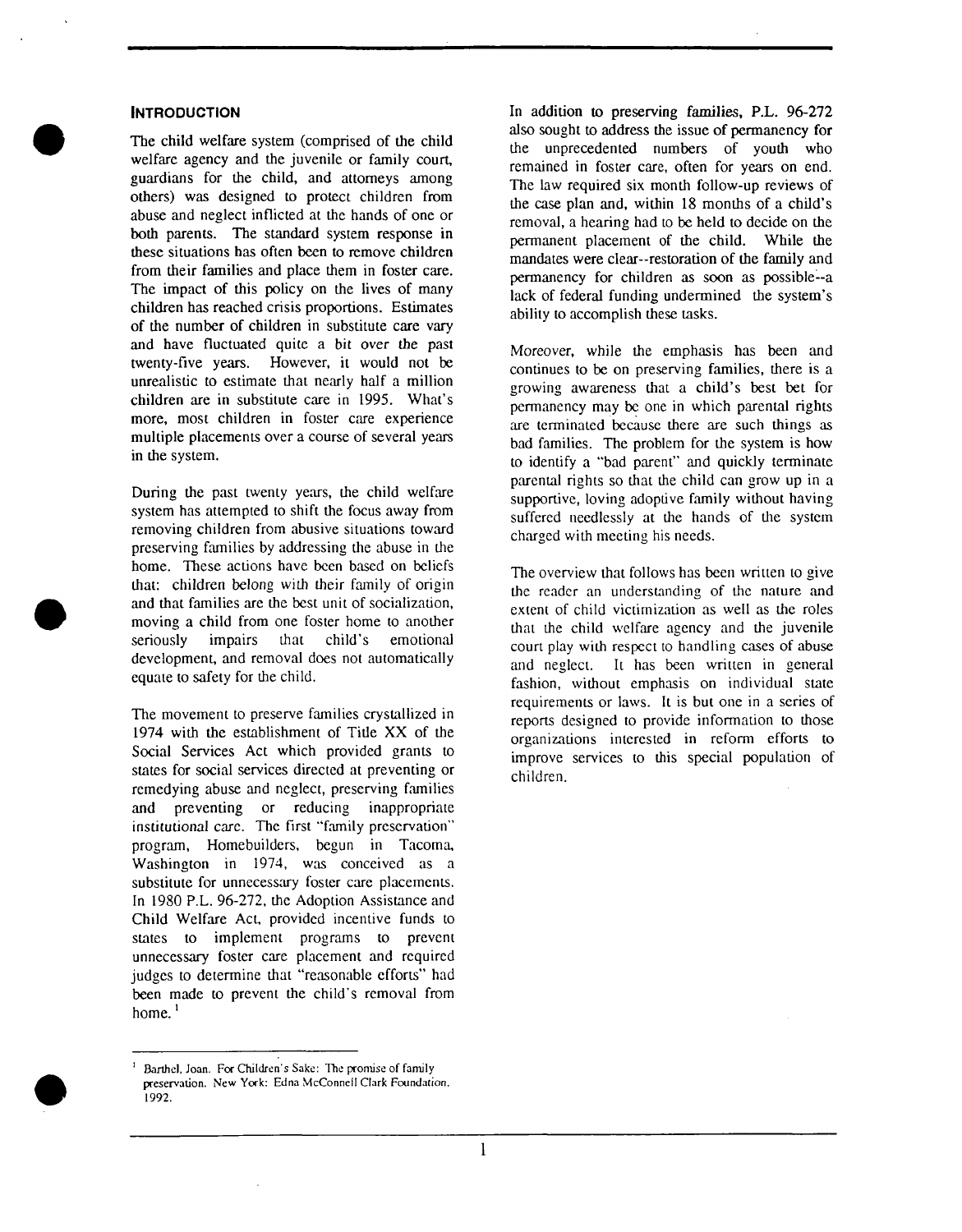

#### **CHILD VICTIMIZATION AND MALTREATMENT: CHARACTERISTICS AND RECENT TRENDS**

In 1992 there were an estimated 2.2 million violent victimizations (murder, rape, robbery, assault) of juveniles under age 18. 2

Child victims below age six were the most likely to be victimized by a family member (50%) and least likely to be victimized by strangers (9%). For children under age 12, injury was more likely to result when they were victimized by family members (42%) than by strangers (35%) or acquaintances (38%).

According to FBI homicide data, about one in ten homicide victims are juveniles under age  $18<sup>3</sup>$  In 1992 nearly 2,600 juveniles under age 18 were killed  $-$  an average of 7 per day. From 1976 through 1991, four in ten juvenile homicide victims were killed by family members, most of them by parents.<sup>4</sup> According to a Bureau of Justice Statistics study of murder cases disposed in 1988, four out of five children under age 12 murdered by their parents had been previously abused by the parent who killed them.<sup>5</sup>

| Figure 1                                                                                                          |              |                |          |           |                 |                |               |  |
|-------------------------------------------------------------------------------------------------------------------|--------------|----------------|----------|-----------|-----------------|----------------|---------------|--|
| Child victims of violent crime are more likely than older juvenile victims<br>to be victimized by a family member |              |                |          |           |                 |                |               |  |
|                                                                                                                   | Victim's age |                |          |           |                 |                |               |  |
| Offender<br>type                                                                                                  | All<br>ages  | 5 &<br>younger | $6 - 11$ | $12 - 17$ | 11 &<br>vounger | 178<br>vounger | 18 &<br>older |  |
| Family member 27%                                                                                                 |              | 50%            | 26%      | 17%       | 33%             | 22%            | 29%           |  |
| Acquaintance                                                                                                      | 53           | 41             | 59       | 64        | 54              | 61             | 51            |  |
| Stranger                                                                                                          | 20           | 9              | 15       | 18        | 13              | 17             | 20            |  |
| Total                                                                                                             | 100%         | 100%           | 100%     | 100%      | 100%            | 100%           | 100%          |  |
| Data Source: Snyder, H. (1994). The criminal victimization of young children.                                     |              |                |          |           |                 |                |               |  |

Snyder, H. and Sickmund, M. (1995) *Juvenile offenders and victims: A national report.* Washington. DC: Office of Juvenile Justice and Delinquency Prevention.

FBI. (1993) *Crime in the United States 1992*.

<sup>4</sup> FBI. (1993) *Supplementary homicide reports 1976-1991*  [machine-readable data file]. Washington. DC: FBI. Cited in Snyder, H. and Sickmund, M. (1995) Juvenile offenders and *victbns: A national report.* Washington. DC: Office of Juvenile Justice and Delinquency Prevention.

Dawson. J. and Langan, P. (1994) Murder in families. *BJS Special Report.* Washington. DC: BJS. Cited in Snyder. H. and Sickmund, M. (1995) Juvenile offenders and victims: A *national report.* Washington, DC: Office of Juvenile Justice and Delinquency Prevention.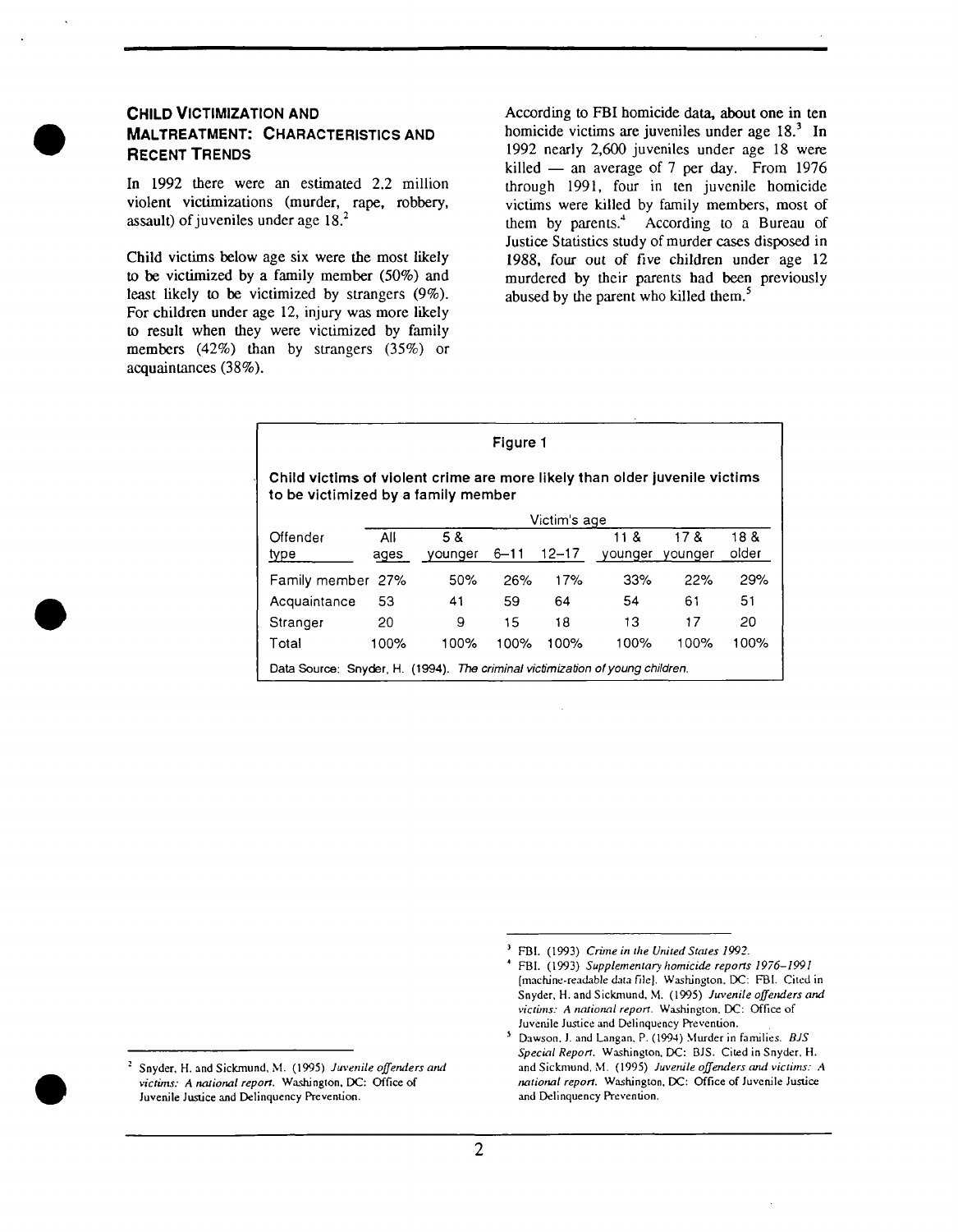

**•** The increasing trend in child maltreatment reports over the past decade is believed to be the result, at least in part, of a greater willingness to report suspected incidents. Greater public awareness both of child maltreatment as a social problem and the resources available to respond to it are factors that contribute to increased reporting.

**Note:** Child reports are counts of children who are the subject of reports. Counts are duplicated when an individual child is the subject of more than one report during a year.

Data Sources: NCCAN. (1994). *Child maltreatment 1992: Reports from the States to the National Center on Child Abuse and Neglect.* NCCAN. (1993). *National child abuse and neglect data system: Working paper 2, t991 summary data component.* 

## **Figure 3**

**Neglect is the most common form of substantiated or indicated maltreatment** 

|                                                                                                                                                      | % of    |  |  |  |  |
|------------------------------------------------------------------------------------------------------------------------------------------------------|---------|--|--|--|--|
| Type of maltreatment                                                                                                                                 | Victims |  |  |  |  |
| Neglect                                                                                                                                              | 49%     |  |  |  |  |
| Physical abuse                                                                                                                                       | 23      |  |  |  |  |
| Sexual abuse                                                                                                                                         | 14      |  |  |  |  |
| <b>Emotional maltreatment</b>                                                                                                                        | 5       |  |  |  |  |
| Medical neglect                                                                                                                                      | З       |  |  |  |  |
| Other                                                                                                                                                | 9       |  |  |  |  |
| Unknown                                                                                                                                              | 3       |  |  |  |  |
| Note: Total is greater than 100% because<br>victims can be in more than one category<br>when more than one type of abuse or<br>neglect has occurred. |         |  |  |  |  |
| Data Source: NCCAN. (1994). Child<br>maltreatment 1992: Reports from the<br>States to the National Center on Child                                   |         |  |  |  |  |

*Abuse and Neglect.* 

Nationally, child welfare agencies received an estimated 1.9 million reports of alleged child maltreatment in 1992.<sup>6</sup> Maltreatment is defined as neglect, physical and sexual abuse, emotional maltreatment, medical neglect, etc.) The number of children who were the subject of maltreatment reports increased nearly 150% from 1980-1992. The increasing trend in child maltreatment reports over the past decade is believed to be the result, at least in part, of a greater willingness to report suspected incidents.

Because many child maltreatment reports involve more than one

child and a child may be the subject of more than one report in a year, it is difficult to determine the number of individual children who are victims of maltreatment. One study estimated that 1.4 million children were "officially recognized" by child welfare and other agencies or institutions (police, schools, day care centers, etc.) as harmed or at risk of harm by maltreatment at least once during the year in  $1986$ .

National Center on Child Abuse and Neglect. (1994). Child maltreatment 1992: Reports from the States to the National Center on Child Abuse and Neglect. National Center on Child Abuse and Neglect. (1993). National child abuse and neglect data system: Working paper 2, 1991 summary data component. Cited in Snyder, H. and Sickmund, M. (1995) *Juvenile offeruters and victims." A national report.*  Washington, DC: Office of Juvenile Justice and Delinquency Prevention.

National Center on Child Abuse and Neglect. (1988) *Study findings: Study of national incidence and prevalence of child abuse and neglect.* Washington, DC: NCCAN. Cited in Snyder, H. and Sickmund. M. (1995) *Juvenile offerulers avut victbns: A national report.* Washington, DC: Office of Juvenile Justice and Delinquency Prevention.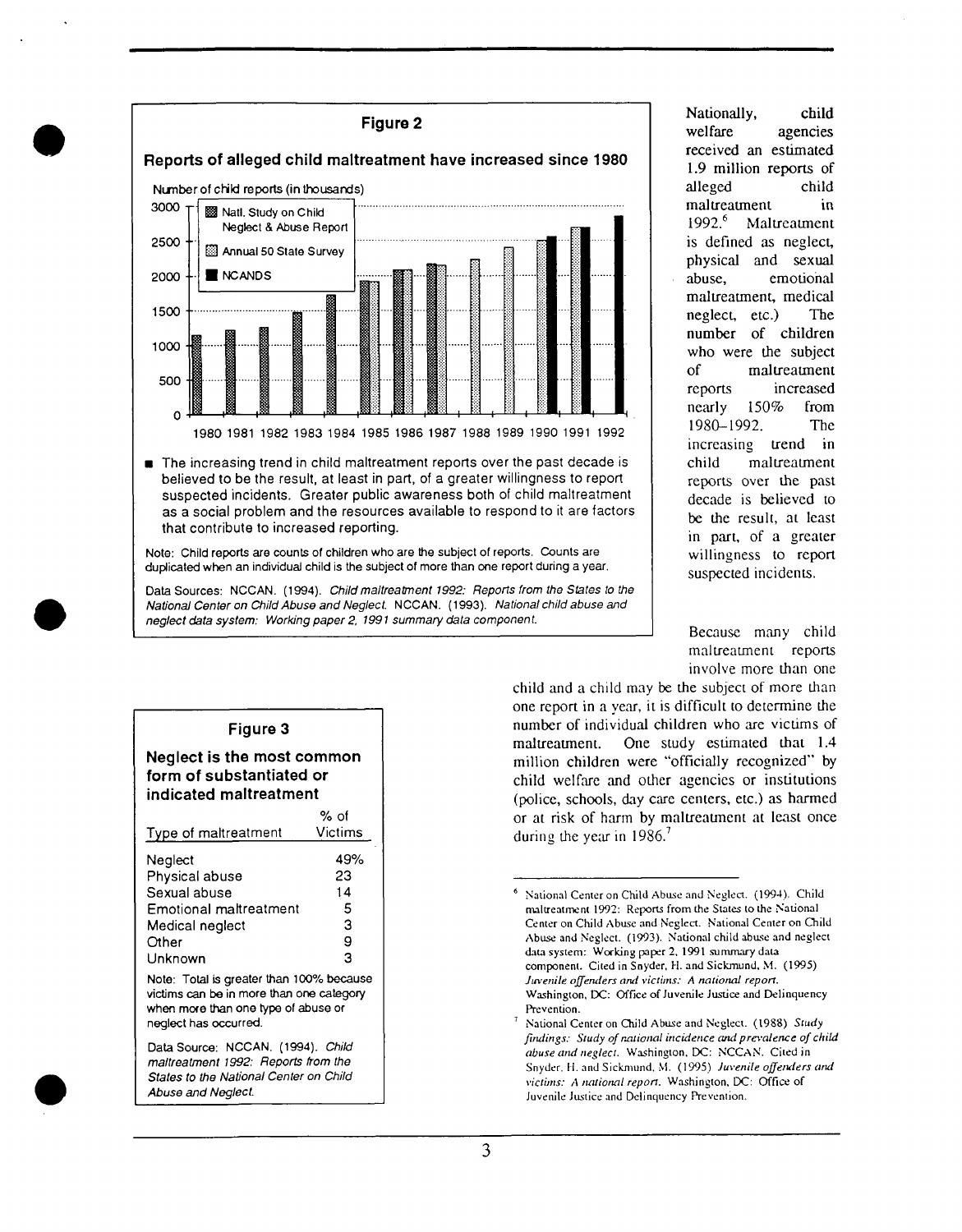More than 440,000 children were in some type of substitute care at the end of 1992 about 60% more than ten years earlier. $8$  Three-quarters of the children in substitute care live in foster homes; others live in shelters, group homes, hospitals, independent living, etc. Recent projections

estimate that 550,000 children will be in foster care by 1995.<sup>9</sup>

Research shows that today's abused and neglected children are likely to be tomorrow's offenders. An ongoing study of delinquency examined direct

| <b>Figure 4</b>   |                                              |                                                                                                   |               |                                              |                                           |
|-------------------|----------------------------------------------|---------------------------------------------------------------------------------------------------|---------------|----------------------------------------------|-------------------------------------------|
|                   |                                              | For every 1,000 juveniles in the Nation, 43 were the subject of abuse and neglect reports in 1992 |               |                                              |                                           |
| State             | Population<br>under age 18<br>(in thousands) | Number of children<br>subject of a report                                                         | State         | Population<br>under age 18<br>(in thousands) | Number of children<br>subject of a report |
| Total U.S.        | 66,166                                       | 2,855,691                                                                                         | Missouri      | 1.350                                        |                                           |
| Alabama           | 1,076                                        | 43.246                                                                                            | Montana*      | 226                                          |                                           |
| Alaska*           | 185                                          | 9.892                                                                                             | Nebraska      | 439                                          |                                           |
| Arizona           | 1,047                                        | 51.216                                                                                            | Nevada        | 338                                          |                                           |
| Arkansas          | 629                                          | 36,089                                                                                            | New Hampshire | 280                                          |                                           |
| California        | 8.423                                        | 463,090                                                                                           | New Jersey    | 1,863                                        |                                           |
| Colorado          | 909                                          | 55.740                                                                                            | New Mexico*   | 469                                          |                                           |
| Connecticut       | 771                                          | 22,080                                                                                            | New York      | 4.422                                        |                                           |
| Delaware          | 172                                          | 8.292                                                                                             | N. Carolina   | 1.662                                        |                                           |
| Dist. of Columbia | 117                                          | 12,093                                                                                            | N. Dakota     | 172                                          |                                           |
| Florida           | 3.106                                        | 180,285                                                                                           | Ohio          | 2,820                                        |                                           |
| Georgia           | 1.800                                        | 46.192                                                                                            | Oklahoma      | 858                                          |                                           |
| Hawaii            | 293                                          | 5.310                                                                                             | Oregon        | 766                                          |                                           |
| Idaho             | 324                                          | 24.020                                                                                            | Pennsylvania  | 2.844                                        |                                           |
| Illinois          | 3.029                                        | 131,592                                                                                           | Rhode Island  | 233                                          |                                           |
| Indiana           | 1,461                                        | 58,970                                                                                            | S. Carolina*  | 945                                          |                                           |
| lowa              | 735                                          | 28,094                                                                                            | S. Dakota     | 204                                          |                                           |
| Kansas            | 678                                          | 22,079                                                                                            | Tennessee     | 1,246                                        |                                           |
| Kentucky          | 964                                          | 56,438                                                                                            | Texas         | 5,072                                        |                                           |
| Louisiana         | 1,238                                        | 47,893                                                                                            | Utah          | 654                                          |                                           |
| Maine             | 306                                          | 10,177                                                                                            | Vermont       | 144                                          |                                           |
| Maryland          | 1.226                                        | 48,698                                                                                            | Virginia      | 1,562                                        |                                           |
| Mass.             | 1,384                                        | 52,581                                                                                            | Washington    | 1,355                                        |                                           |
| Michigan          | 2,509                                        | 117,316                                                                                           | West Virginia | 438                                          |                                           |
| Minnesota         | 1.206                                        | 27.462                                                                                            | Wisconsin     | 1.330                                        |                                           |
| Mississippi       | 748                                          | 32,076                                                                                            | Wyoming       | 138                                          |                                           |

• Unduplicated counts — children who were the subject of more than one report during the year were only counted once.

Note: Unless indicated otherwise, data are duplicated counts of children who are the subject of reports. Counts are "duplicated" because an individual child may be the subject of more than one report during the year. Many reports involve more than one child, in which case each child is counted separately.

Data Source: NCCAN. (1994). *Child maltreatment 1992: Reports from the States to the National Center on Child Abuse and Neglect.* 

s Tatara, T. (1993). U.S. child substitute care flow data for F'Y 92 and current trends in the State child substitute care populations. *VCIS Research Notes.* Cited in Snyder. H. and Sickmund, M. (1995) *Juvenile offenders and victims: A national report.* Washington. DC: Office of Juvenile Justice and Delinquency Prevention.

*National Commission on Children, Final Report, Beyond Rhetoric." A New American Agenda for Children anti F~gnilies,* 283-84 (1991).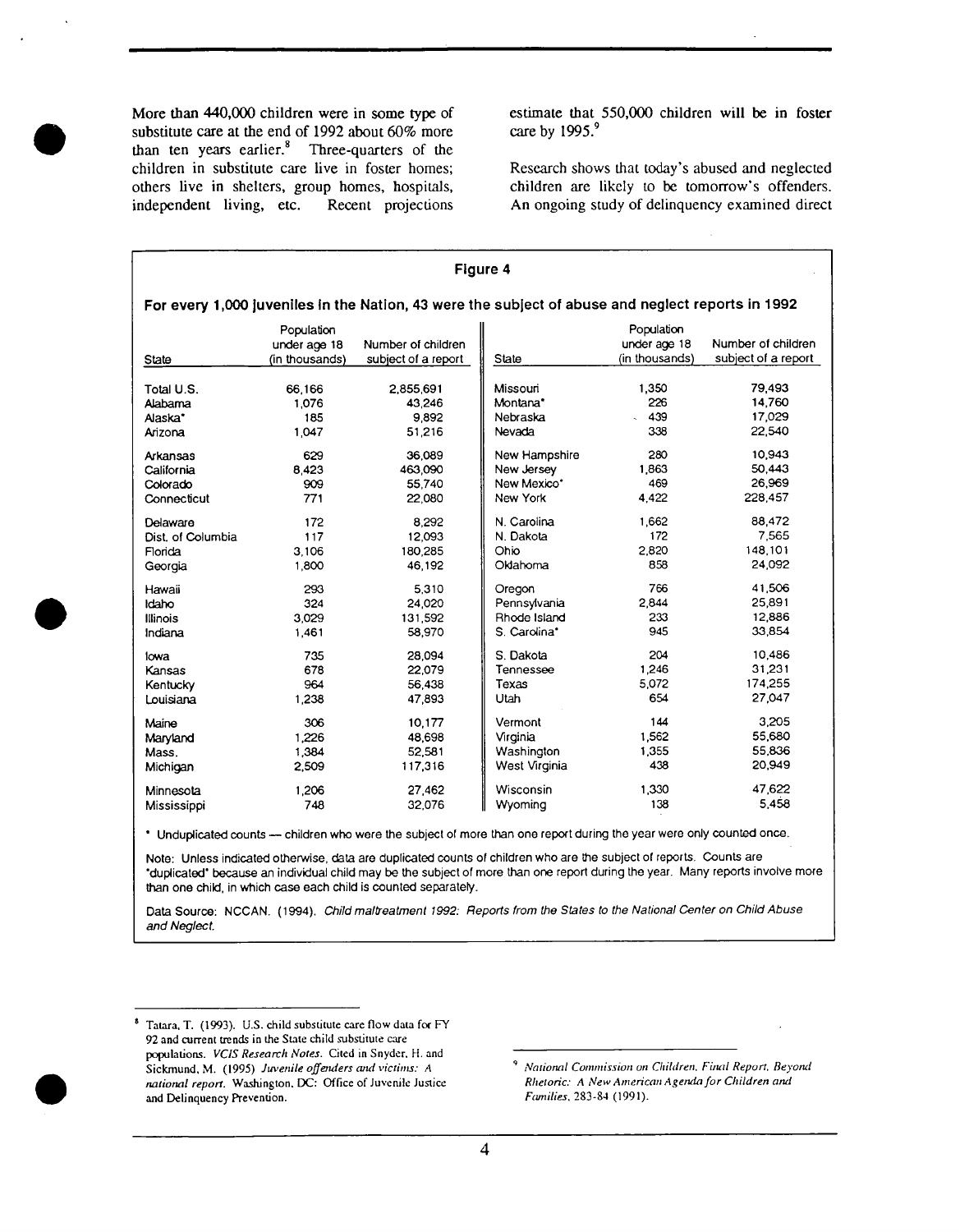child maltreatment as well as more general exposure to family violence, including witnessing domestic violence.<sup>10</sup> Compared with youth who were not abused or neglected, a greater proportion of youth who were substantiated victims of maltreatment before age 12 reported committing violent acts (70% vs. 56%). Even if they were not direct victims, youth exposed to various forms of family violence had higher rates of self-reported violence than those who were not exposed to such family violence.

| Figure 5                                                                        |                                           |  |  |  |  |
|---------------------------------------------------------------------------------|-------------------------------------------|--|--|--|--|
| Not only does "violence beget<br>violence," but neglect does too                |                                           |  |  |  |  |
| Type of abuse                                                                   | Percent<br>with violent<br>offense arrest |  |  |  |  |
| Physical abuse only<br>Neglect only<br>Sexual abuse only<br>Comparison group    | 16%<br>12<br>6<br>8                       |  |  |  |  |
| Data Source: Widom, C. (1992). The cycle<br>of violence. NIJ Research in Brief. |                                           |  |  |  |  |

Another study also found that abused and neglected children are more likely to become violent.<sup>11</sup> Researchers found that  $26\%$  of abused or neglected children eventually had a juvenile arrest record, compared with 17% of children who were not abused or neglected. Abused or neglected children were also more likely to have an adult arrest record (29% compared with 21%) and to have an adult or juvenile arrest for violent crime (11% compared with 8%). And while the likelihood of later violence was greater for children who experienced violence first hand, neglected children also displayed an elevated level of violence later in life.

## **THE CHILD WELFARE AGENCY'S ROLE**

#### **Making a Report**

In all states, child welfare agencies are mandated by law to conduct investigations of reports of alleged child abuse and neglect and offer rehabilitative services to families where maltreatment has occurred or is likely to occur. Anyone having suspicions of child abuse or neglect can make a report to the authorities, usually by calling a local child abuse hotline. Some individuals, such as medical and mental health professionals, educators, child care providers, social workers, police and clergy, are often required by law to report suspicions of abuse and neglect. Educators as well as parents, relatives and neighbors are the most common sources of referral of maltreatment cases to child welfare agencies.

#### **Intake and Investigation Stages**

Upon receiving a report of suspected maltreatment, the child welfare agency conducts a series of investigations into the matter, collecting more information from more sources at each stage. During the first stage, intake staff determine whether the report constitutes an allegation of abuse or neglect as defined by state statute; the child's identity and location; and the urgency of the response needed. The intake worker questions the person who called the hotline and attempts to quickly gather as much information as possible about the child, the alleged incident, the child's caretaker and the alleged perpetrator. Most agencies have criteria for assigning the case a priority rating at intake that differentiates agency response requirements. The initial intake assessment is generally completed within several minutes of the call.

Investigation caseworkers generally respond to reports of abuse and neglect within 2 to 3 days. A more immediate response may be required if it is determined that the child is at imminent risk of death, injury or impairment and needs emergency custody. During this second stage, caseworkers conduct interviews with various individuals (the victim, other siblings, non-offending parent, alleged perpetrator, witnesses) and investigate collateral sources of information (medical and psychological exams, school records, etc.) to determine whether the child has been abused or



<sup>&</sup>lt;sup>10</sup> Thornberry, T. (1994). Violent families and youth violence. OJJDP Fact Sheet. Washington, DC: OJJDP. Cited in Snyder, H. and Sickmund, M. (1995) Juvenile offenders and victims: A national report. Washington, DC: OJJDP.

n Widom, C. (1992) The Cycle of Violence. *NIJ Research in Brief.* Washington, DC: National Institute of Justice. Cited in Snyder, H. and Sickmund, M. (1995) *Juvenile offeruters arul*  victims: A national report. Washington, DC: Office of Juvenile Justice and Delinquency Prevention.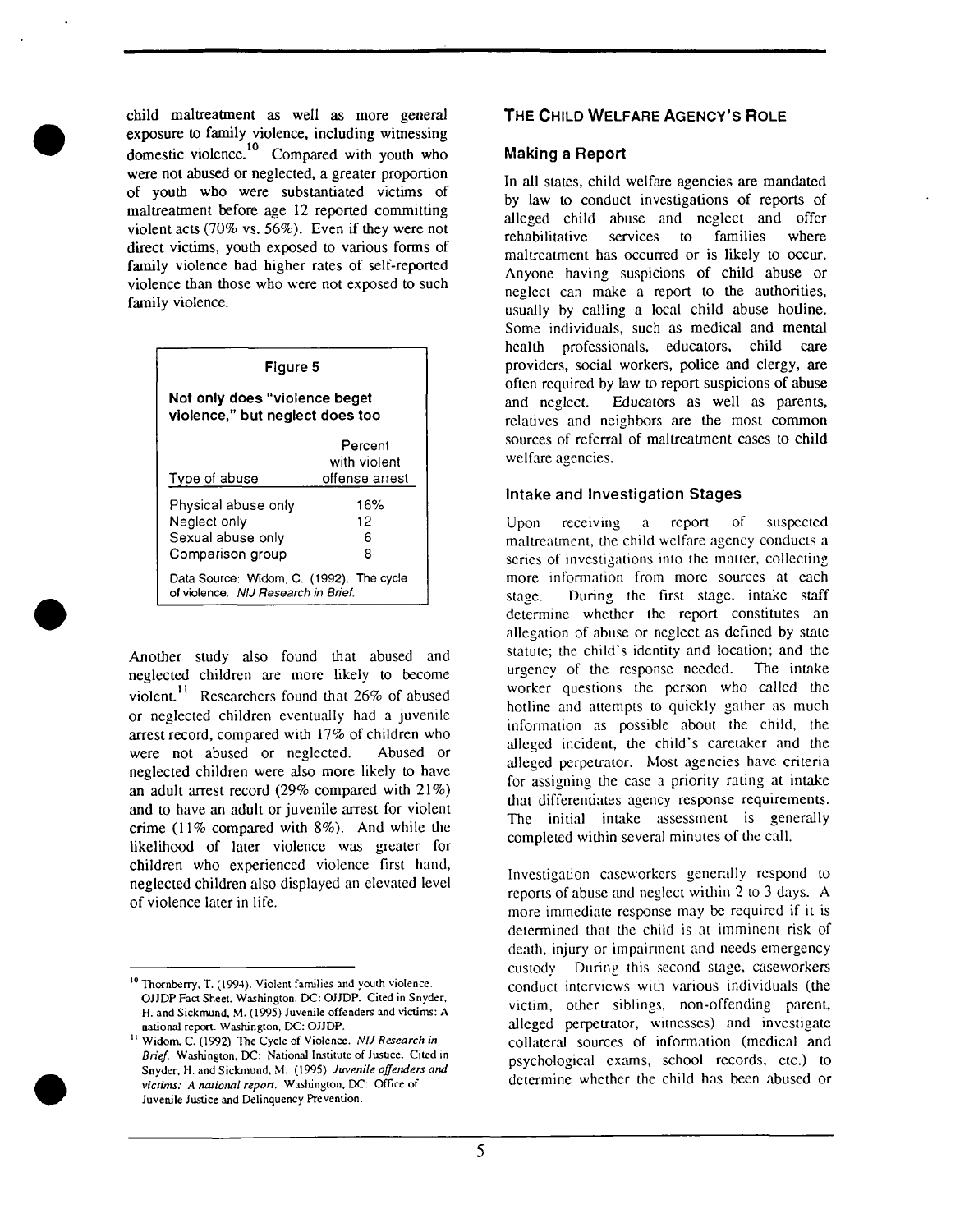neglected and whether the child is at present and/or future risk of abuse or neglect.

If, during the investigation, there is substantial risk of serious physical or emotional harm, severe neglect, or lack of supervision, a child may be removed from the home under provisions of State law. All states require that a court hearing be held prior to or shortly after removal to approve temporary custody by the child welfare agency. A child may be removed from home at any time during the agency's involvement in the case if the caseworker believes the child to be at imminent risk.

Following the second stage investigation, the caseworker may: 1) close the case if sufficient evidence does not exist to support maltreatment and the child is not at future risk; or 2) transfer the case for ongoing agency services if sufficient evidence exists to substantiate the allegation of maltreatment or when maltreatment is indicated. Even when the original allegation of maltreatment cannot be supported by evidence, the caseworker may refer the case for ongoing services if a risk of future abuse or neglect appears to exist. This assessment of risk is a continuous process occurring throughout the life of a case. Allegations of child maltreatment were substantiated or indicated in 41% of the 1.6 million maltreatment investigations conducted in 1992. In one out of five cases where maltreatment was substantiated or indicated the child was removed from the home. $^{12}$ 

#### **Ongoing Supervision Stage**

During the third stage, caseworkers develop case plans for all cases referred for ongoing services (i.e., protective services in the home or altenmtive living situations). Case plans are developed in an attempt to alter conditions and/or behaviors resulting in the abuse or neglect and outline the protective services to be provided to families in their homes or the reunification services of children in foster care. The majority of cases under the agency's jurisdiction are voluntarily receiving protective services in their home, some following a brief, temporary removal from the home. The more difficult cases--those refusing to voluntarily accept services or when the child must be removed from the home--are referred to juvenile court. As many as one in five substantiated or indicated victims of maltreatment may be court involved. $13$  In these cases, the juvenile court decides who shall have custody and control of the child.

During ongoing supervision, caseworkers are required to make home visits in all cases; supervise parent-child visitation in foster care cases; contact service providers, school personnel and others involved in the case; and make referrals for services for their clients when necessary. They are also required to conduct periodic reviews on all cases. For children requiring a setting other than regular foster care, the child welfare agency provides specialized placements in group homes; public and private residential facilities, institutions and hospitals; therapeutic foster care and supervised independent living settings.

# **Case Closure or Termination of Parental Rights**

The agency's involvement in a case is closed if the family resists intervention efforts and the child is considered to be at low risk of harm, or when the risk of abuse or neglect has been eliminated or sufficiently reduced. If a child cannot be returned home to a protective environment within a reasonable time frame, parental fights may be terminated so that permanent alternatives for the child may be found.

# **THE CRISIS FACING THE CHILD WELFARE SYSTEM**

In an ideal world, the processing and investigation of cases and the delivery, of services by the child welfare agency would occur in a timely manner and be of sufficient quality that cases are not mishandled, that children and families receive the

<sup>&</sup>lt;sup>13</sup> National Center on Child Abuse and Neglect. (1993). National child abuse and neglect data system: Working paper 2, 1991 summary data component. Cited in Snyder, H. and Sickmund. M. (1995) Juvenile offenders and victims: A *national report.* Washington, DC: Office of Juvenile Justice and Delinquency Prevention.



<sup>&</sup>lt;sup>12</sup> National Center on Child Abuse and Neglect. (1994). Child maltreatment 1992: Reports from the States to the National Center on Child Abuse and Neglect. National Center on Child Abuse and Neglect. (1993). National child abuse and neglect data system: Working paper 2. 1991 summary data component. Cited in Snyder, H. and Sickmund, M. (1995) *Juvenile offenders and victims: A national report.* Washington. DC: Office of Juvenile Justice and Delinquency **Prevention**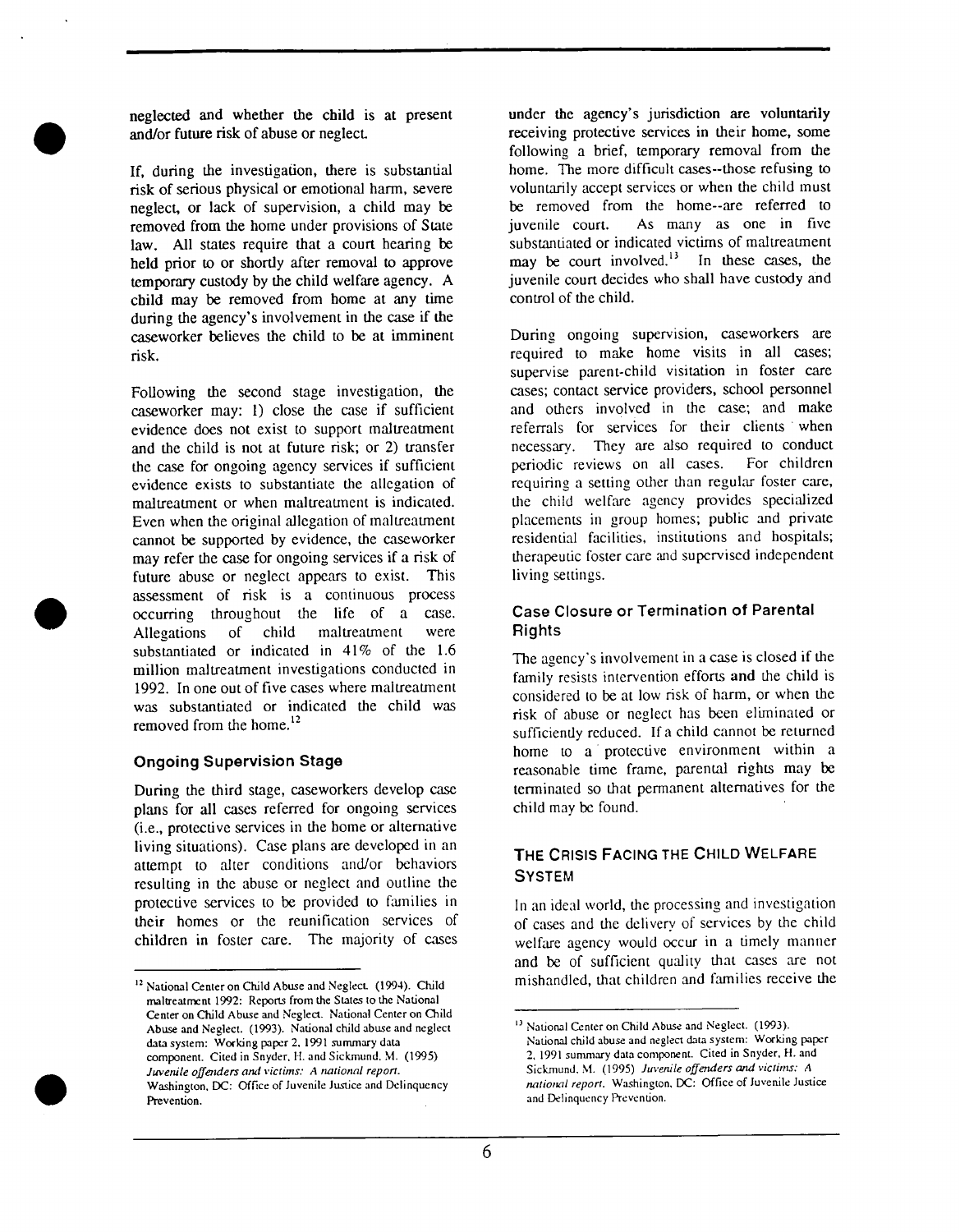services they need, and that children do not languish in foster care without a plan for permanency.

However, the reality is that child welfare agencies across the country are constantly struggling to meet their mandates. Caseworkers are generally inexperienced and turnover is high due to job stress and low pay. Public awareness of the seriousness of abuse and neglect has led to an increase in reporting. The impact of the effects of poverty, drug-exposed mothers and infants, and divorce and a growing recognition that child victims are often found in violent families have exacerbated the problem. Child welfare agencies simply are not able to provide quality services in a timely manner.

Child welfare agencies are not alone in their struggle to meet the needs of abused and neglected children. Juvenile and family courts are mandated to make critical legal decisions and oversee agency efforts when the family is unwilling to voluntarily participate in the agency's plan for protective services or when the child must be removed from the home. As agency caseloads have risen, so too have judicial caseloads. Hardin argues that "[i]n many jurisdictions, there is a gross mismatch between the demands made on juvenile courts in neglect and abuse cases and the number of judges and courtrooms to conduct the hearings. It is no exaggeration to refer to this situation as a crisis in many large urban courts."<sup>14</sup>

#### **THE JUVENILE COURT'S ROLE**

In the past two decades, juvenile and family courts have taken on a far more active role in the handling of abuse and neglect cases. In the 1970's, these courts were only expected to determine whether a child had been abused or neglected and, if so, whether the child needed to be removed from the home and placed under court or agency supervision. State and federal legislation, specifically the Adoption Assistance and Child Welfare Act of 1980 (P.L. 96-272), sharply increased the scope of judicial oversight responsibilities in these matters. At present, juvenile and family courts are expected to make

sure that a safe, permanent and stable home is secured for each abused and neglected child. The court is to remain actively involved in a case until a child is safely returned home or is placed in a permanent home. Judicial involvement may extend over a period of years before the case is closed.<sup>15</sup>

**P.L.** 96-272 underscored three important principles: 1) the prevention of unnecessary foster care placements; 2) the reunification of children in foster care with their biological families, when feasible; and 3) the timely adoption of children unable to return to home. The Act makes substantial demands on the juvenile and family courts' handling of child abuse and neglect cases. As a result, juvenile and family courts now take a far more active role in decision-making in abuse and neglect cases. More complex issues are now decided in each case, more hearings held, and many more persons besides the judge, prosecutor and caseworker are involved including attorneys for parents and children, guardians ad litem for children, and foster parents. Additionally, the court may require other interested parties to participate in these hearings including noncustodial parents, putative fathers, relatives and a wide range of private service providers.

The number and frequency of hearings a juvenile court must conduct to meet its statutory obligations in neglect and abuse proceedings has gone up dramatically. While it was not uncommon in the  $1970$ 's for a court to hold but one brief uncontested hearing in a case, the same court may now hold four or more hearings (e.g., Shelter Care, Pretrial, Adjudication, Disposition) to reach initial disposition on a case (typically within the first three to six months of filing) and two or more review hearings annually as long as the child remains a dependent ward of the court.<sup>16</sup> A considerable percentage of these cases will cuhninate in Termination of Parental Rights proceedings which further increase the number of hearings a juvenile or family court will need to include on its neglect and abuse docket (some of which are very likely to be hotly contested).

<sup>&</sup>lt;sup>16</sup> Hardin, M. (1992) *Judicial implementation of permanency planning reform: One court that work.s (p.* 10). Washington DC: American Bar Association.



<sup>&</sup>lt;sup>14</sup> Hardin, M. (1992) *Judicial implementation of permanency planning reform: One court that works* (p.12). Washington DC: American Bar Association.

<sup>&</sup>lt;sup>15</sup> Hardin, M. (1992) *Judicial implementation of permanency planning reform: One court that works.* Washington DC: American Bar Association.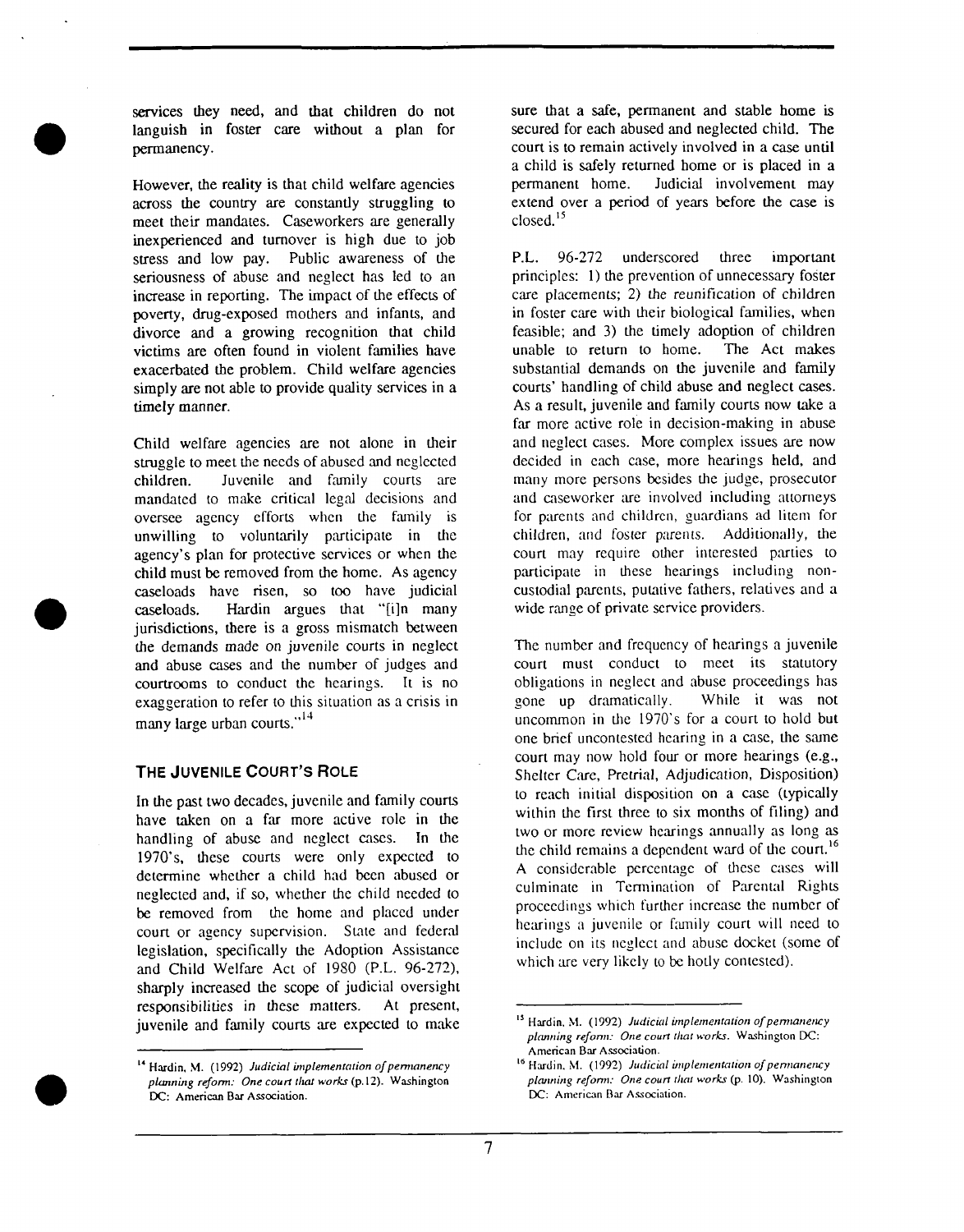## **MODEL LEGISLATION AND COURT PROTOCOLS TO IMPROVE OUTCOMES FOR ABUSED AND NEGLECTED CHILDREN**

Despite the burdens faced by child welfare agencies and juvenile and family courts in responding to the needs of abused and neglected, there are a number of successful systemic improvements currently underway.

# **Unified Family Courts**

As the social and legal problems of children and families have escalated, courts have developed more effective ways of responding to their needs. Many court systems have increased coordination of family cases to insure that the juvenile court is aware of other court cases involving the same family that may be proceeding in other courts and vice versa. Still other courts have emphasized nonadversarial dispute resolution in all family conflicts and developed an array of domestic violence, visitation, divorce education, child advocacy, and pro-se litigation resources to insure the protection of children. But perhaps the most promising development of all is the emergence of fully unified family courts.

A unified family court should be the equal of the highest trial court of general jurisdiction and be staffed by specialist judges and other professionals. The Court would manage an array of family related cases, including delinquency, dependency, status offenses, paternity, custody, support, mental health, adoption, family violence, and marital dissolution.

Family courts have tremendous potential for reducing the problems that arise when families come to court. When such courts have judges who are selected on the basis of interest, commitment and qualification and are provided with specialized training they can develop alternative dispute forums that mitigate the anger and frustration generated by adversarial procedure in family conflicts; make more informed and effective decisions regarding children and families through the use of integrated family court management information systems; eliminate the problem of conflicting court orders in children and family cases and provide the leadership required to develop an integrated service delivery system. They can also assure that children and families have complete and easy access to the

protective and restorative power of the court. In other words, well administered, unified family courts such as those that exist in New Jersey, Hawaii and Rhode Island can address the needs of children in the context of the family which is responsible for the child's overall socialization. (See generally, Recommendations for a Model Family Court: A Report from the National Family Court Symposium. National Council of Juvenile and Family Court Judges, 1991; Court Coordination of Family Cases, National Center for State Courts, 1992; Policy Alternatives and Current Court Practice in the Special Problem Areas of Jurisdiction over the Family, National Center for Juvenile Justice, 1993; Family Violence: A Model State Code, NCJFCJ, 1994.)

# **Judicial Resource Guidelines**

The National Council of Juvenile and Family Court Judges (NCJFCJ) has developed a comprehensive set of resource guidelines for improving the juvenile and family courts' handling of child abuse and neglect cases. The purpose of these guidelines is to describe the resources required to fulfill the role placed upon courts by federal and state laws. The guidelines:

- **•** Set forth the elements of a high-quality judicial process in child abuse and neglect cases;
- **•** Specify the necessary elements of a fair, thorough and timely court process in such cases;
- **Describe how court calendars can be** managed to achieve efficiency and avoid delays;
- $\blacksquare$  Explain the court staffing and organization necessary to make the judicial process run smoothly; and
- Estimate costs associated with such reforms.

The most basic principle underlying these guidelines is the need for comprehensive and timely judicial action in child welfare cases. These guidelines recognize the need to assure safe and permanent homes for abuse and neglected children and the prominent role of the judiciary in this process. They further recognize that the courts must insure that reasonable efforts have been taken to avoid unnecessary separation and, if foster care is required, that reasonable efforts have